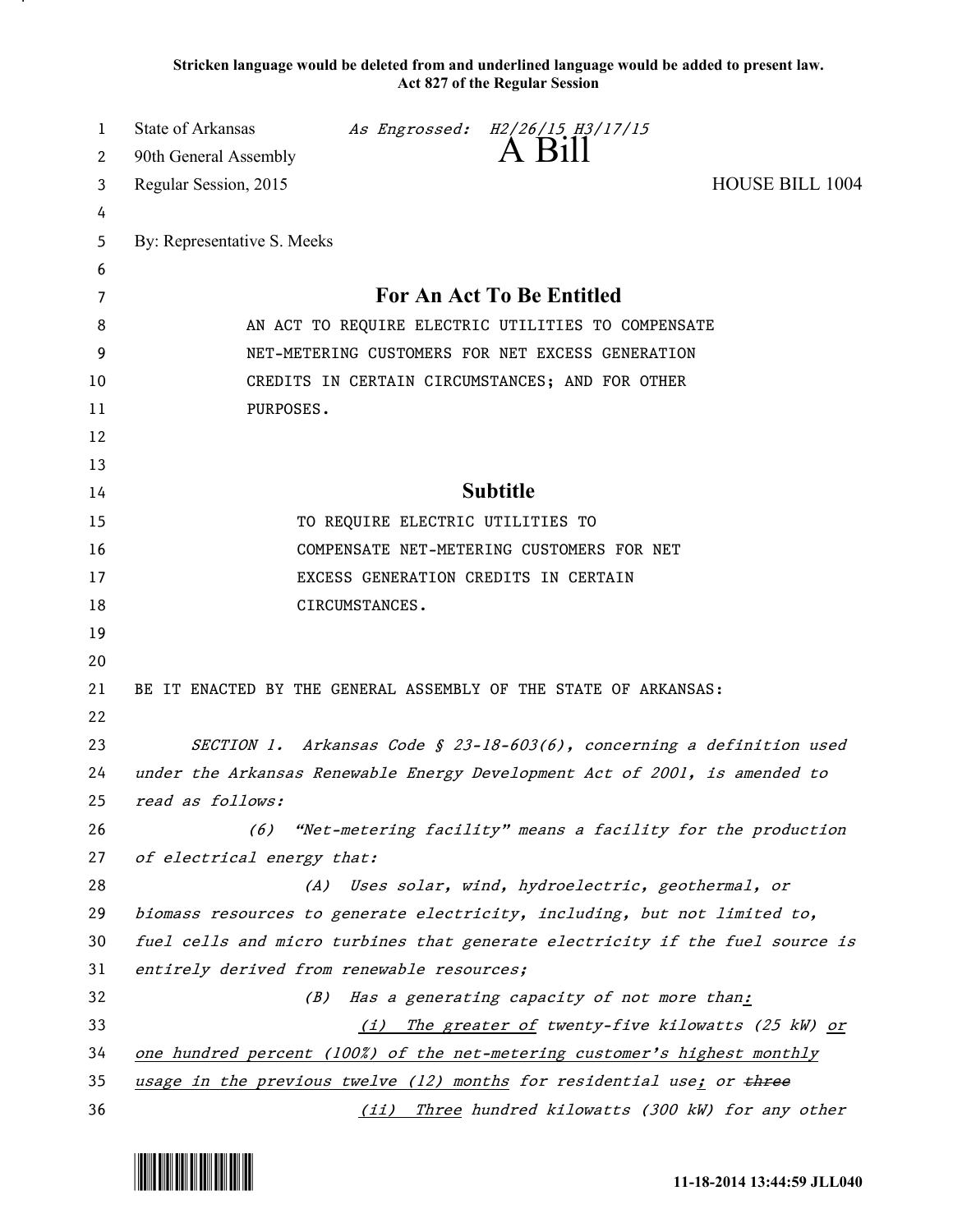| 1  | use unless otherwise allowed by a commission under $\oint$ 23-18-604(b)(5);   |
|----|-------------------------------------------------------------------------------|
| 2  | (C) Is located in Arkansas;                                                   |
| 3  | Can operate in parallel with an electric utility's<br>(D)                     |
| 4  | existing transmission and distribution facilities; and                        |
| 5  | Is intended primarily to offset part or all of the<br>(E)                     |
| 6  | net-metering customer requirements for electricity; and                       |
| 7  |                                                                               |
| 8  | SECTION 2. The introductory language of Arkansas Code $\S$ 23-18-604(b),      |
| 9  | concerning the authority of the Arkansas Public Service Commission, is        |
| 10 | amended to read as follows:                                                   |
| 11 | Following notice and opportunity for public comment, the Arkansas<br>(b)      |
| 12 | Public Service Commission a commission:                                       |
| 13 |                                                                               |
| 14 | SECTION 3. Arkansas Code § 23-18-604(b)(1), concerning the authority          |
| 15 | of the Arkansas Public Service Commission, is amended to read as follows:     |
| 16 | (1) Shall establish appropriate rates, terms, and conditions for              |
| 17 | net-metering contracts, including a:                                          |
| 18 | (A)(i) A requirement that the rates charged to each net-                      |
| 19 | metering customer recover the electric utility's entire cost of providing     |
| 20 | service to each net-metering customer within each of the electric utility's   |
| 21 | class of customers.                                                           |
| 22 | (ii) The electric utility's entire cost of providing                          |
| 23 | service to each net-metering customer within each of the electric utility's   |
| 24 | class of customers under subdivision $(b)(1)(A)(i)$ of this section:          |
| 25 | (a) Includes without limitation any                                           |
| 26 | quantifiable additional cost associated with the net-metering customer's use  |
| 27 | of the electric utility's capacity, distribution system, or transmission      |
| 28 | system and any effect on the electric utility's reliability; and              |
| 29 | (b) Is net of any quantifiable benefits                                       |
| 30 | associated with the interconnection with and providing service to the net-    |
| 31 | metering customer, including without limitation benefits to the electric      |
| 32 | utility's capacity, reliability, distribution system, or transmission system; |
| 33 | and                                                                           |
| 34 | $(B)$ A requirement that net-metering equipment be                            |
| 35 | installed to accurately measure the electricity:                              |
| 36 | (A) (i) Supplied by the electric utility to each                              |

11-18-2014 13:44:59 JLL040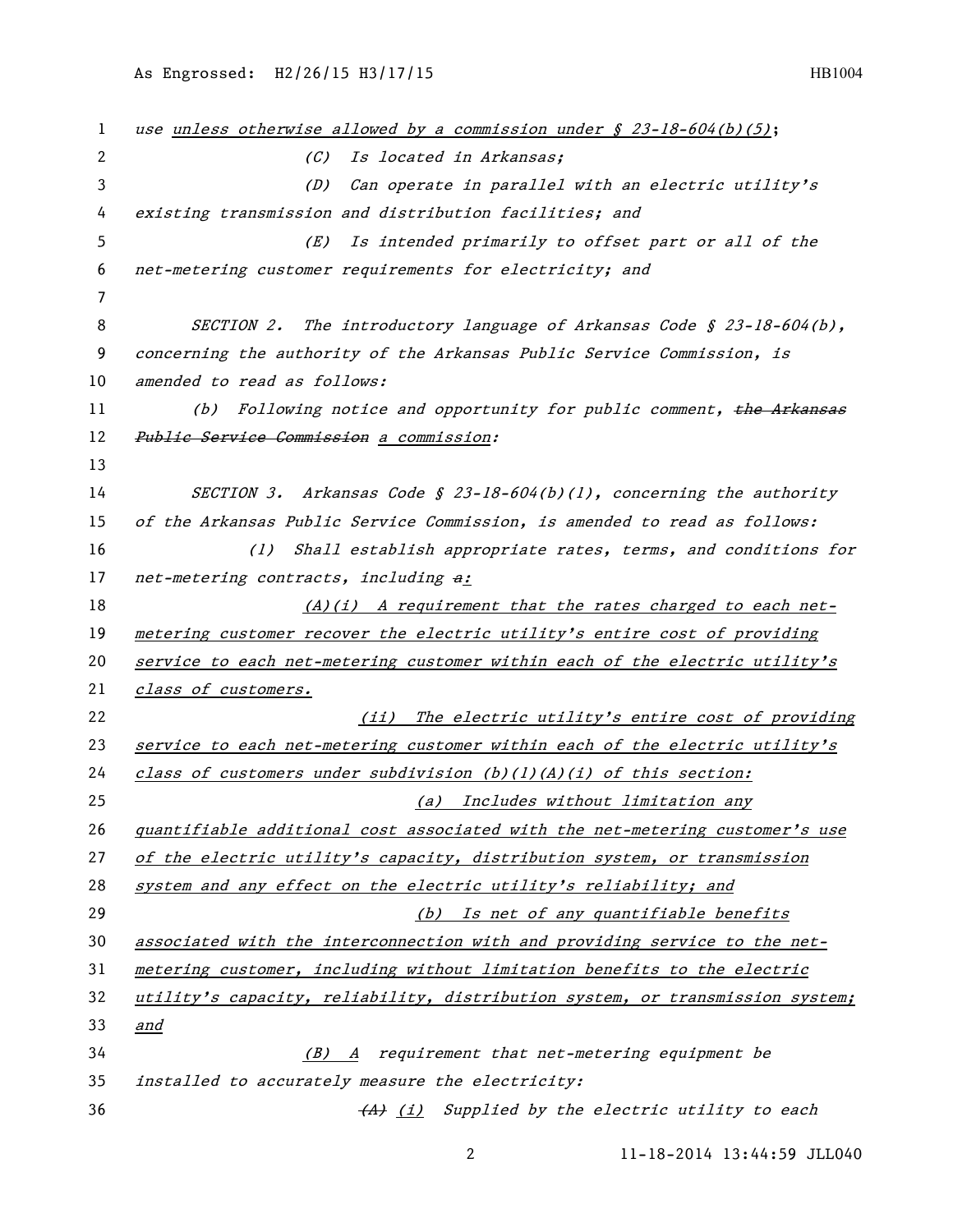net-metering customer; and 2 (B) (ii) Generated by each net-metering customer that is fed back to the electric utility over the applicable billing period; SECTION 4. Arkansas Code § 23-18-604(b)(5) and (6), concerning the authority of the Arkansas Public Service Commission, are amended to read as follows: 8 (5) May increase the peak generating capacity limits for individual net-metering facilities if doing so results in distribution 10 system, environmental, or public policy benefits; and 11 (6) Shall provide that:  $(A)(i)$  The net excess generation credit remaining in a 13 net-metering customer's account at the close of  $an$  annual a billing cycle, up 14 to an amount equal to four (4) months' average usage during the annual 15 billing eyele that is closing, shall be eredited to the net-metering 16 customer's account for use during the next annual billing eyele; shall not expire and shall be carried forward to subsequent billing cycles *indefinitely.* 19 (ii) However, for net excess generation credits older than twenty-four (24) months, a net-metering customer may elect to have the electric utility purchase the net excess generation credits in the net- metering customer's account at the electric utility's estimated annual average avoided cost rate for wholesale energy if the sum to be paid to the net-metering customer is at least one hundred dollars (\$100). (iii) An electric utility shall purchase at the electric utility's estimated annual average avoided cost rate for wholesale energy any net excess generation credit remaining in a net-metering customer's account when the net-metering customer: (a) Ceases to be a customer of the electric utility; (b) Ceases to operate the net-metering facility; or (c) Transfers the net-metering facility to another person; and  $(B)$  Except as provided in subdivision (b)(6)(A) of this

11-18-2014 13:44:59 JLL040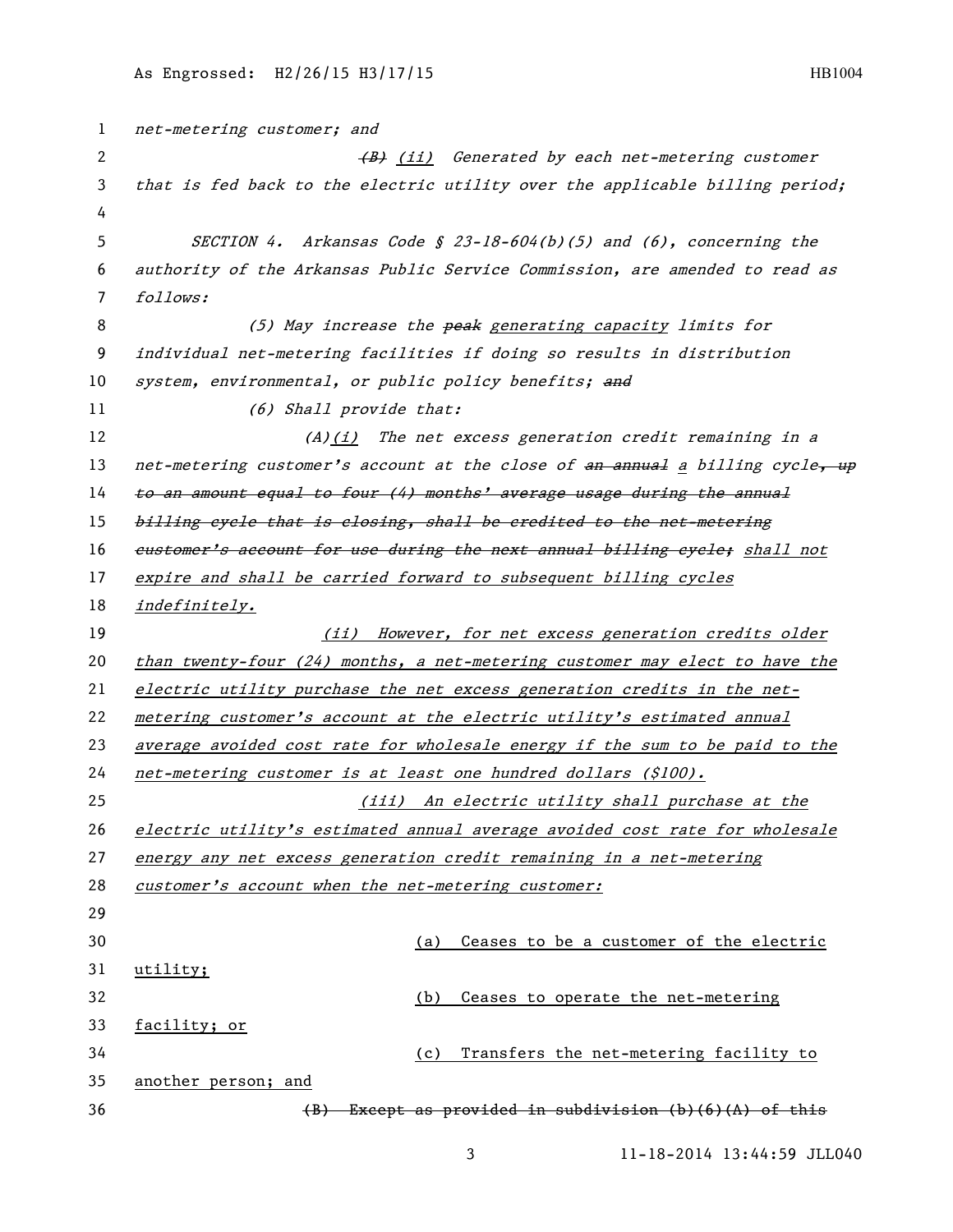## As Engrossed: H2/26/15 H3/17/15 HB1004

| 1  | section, any net excess generation credit remaining in a net-metering         |
|----|-------------------------------------------------------------------------------|
| 2  | eustomer's account at the close of an annual billing cycle shall expire; and  |
| 3  | (G) Any (B) A renewable energy credit created as the                          |
| 4  | result of electricity supplied by a net-metering customer is the property of  |
| 5  | the net-metering customer that generated the renewable energy credit-; and    |
| 6  |                                                                               |
| 7  | SECTION 5. Arkansas Code § 23-18-604(b), concerning the authority of          |
| 8  | the Arkansas Public Service Commission, is amended to add an additional       |
| 9  | subdivision to read as follows:                                               |
| 10 | May allow a net-metering facility with a generating capacity<br>(7)           |
| 11 | that exceeds three hundred kilowatts (300 kW) if:                             |
| 12 | The net-metering facility is not for residential use;<br>(A)                  |
| 13 | <u>and</u>                                                                    |
| 14 | (B) Allowing an increased generating capacity for the net-                    |
| 15 | metering facility would increase the state's ability to attract businesses to |
| 16 | Arkansas.                                                                     |
| 17 |                                                                               |
| 18 | SECTION 6. Arkansas Code § 23-18-604, concerning the authority of the         |
| 19 | Arkansas Public Service Commission, is amended to add additional subsections  |
| 20 | to read as follows:                                                           |
| 21 | (c)(1) As used in this section, "avoided costs":                              |
| 22 | (A) For the Arkansas Public Service Commission, means the                     |
| 23 | same as defined in § 23-3-702; and                                            |
| 24 | (B) For a municipal utility, is defined by the governing                      |
| 25 | body of the municipal utility.                                                |
| 26 | Avoided costs shall be determined under § 23-3-704.<br>(2)                    |
| 27 | (d)(l) Except as provided in subdivision (d)(2) of this section, an           |
| 28 | electric utility shall separately meter, bill, and credit each net-metering   |
| 29 | facility even if one (1) or more net-metering facilities are under common     |
| 30 | ownership.                                                                    |
| 31 | $(2)(A)$ At the net-metering customer's discretion, an electric               |
| 32 | utility may apply net-metering credits from a net-metering facility to the    |
| 33 | bill for another meter location if the net-metering facility and the separate |
| 34 | meter location are under common ownership within a single electric utility's  |
| 35 | service area.                                                                 |
| 36 | (B) Net excess generation shall be credited first to the                      |

4 11-18-2014 13:44:59 JLL040